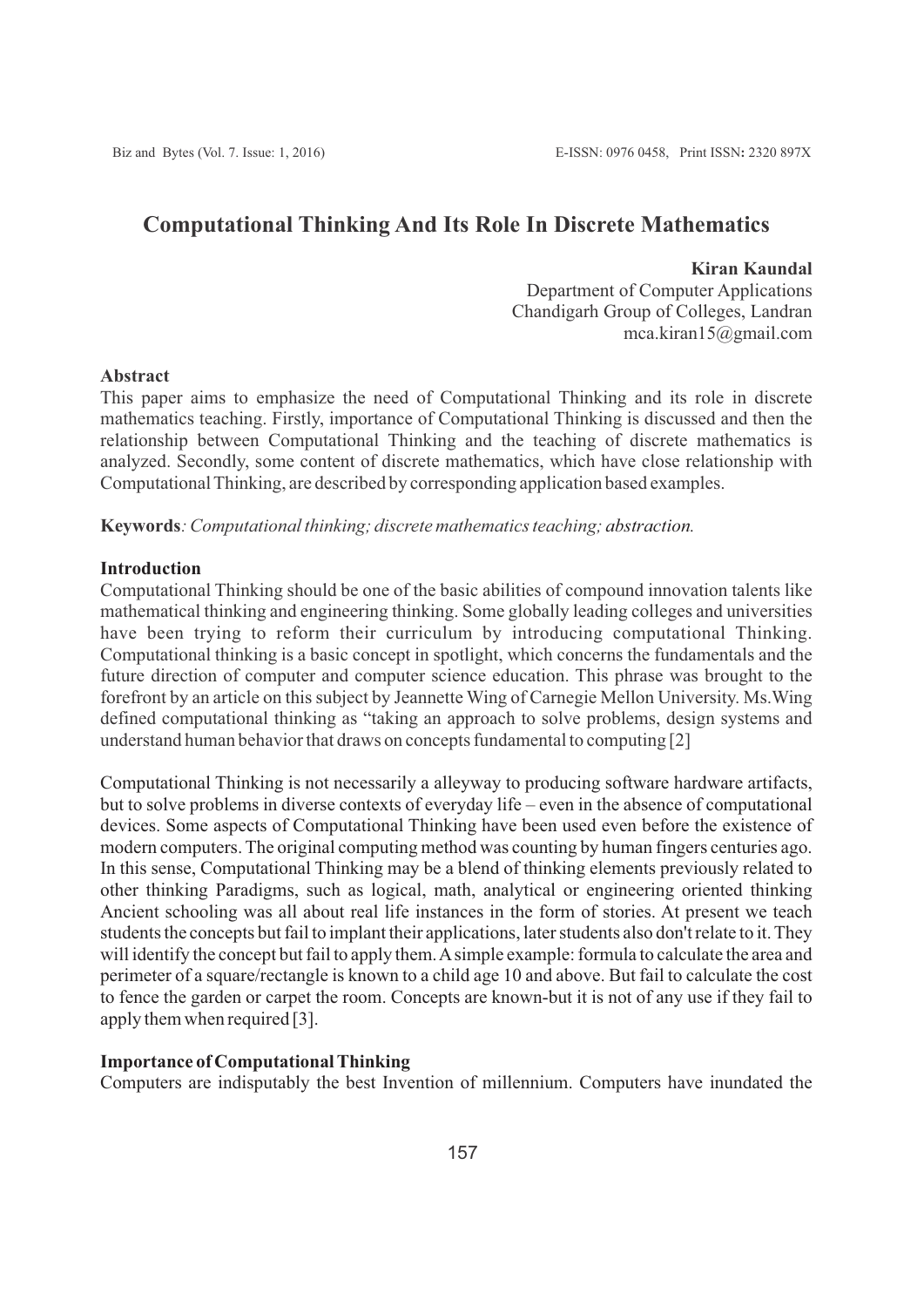world where in any field or subject culminates into functioning in front of a computer. Through Computational thinking one can excel in life as they are better equipped to solve glitches. People with Computational Thinking skills can think algorithmically, visualize stuff with abstraction, compare and contrast situations to arrive at a solution by decomposition [3].

Aconstant shift from face-to-face to online learning is an unavoidable force of change as students are digital native sand need immediate data, so is the work force. To stay ahead of the tide all students, institutions and instructors should shift towards online teaching. Self-study, problem solving, abstraction, decomposition and generalization are the key elements to succeed in an online environment, and these skills are in turn computational thinking's core elements. The learning environment in a typical classroom can be characterized as active interactions between learners and instructors or between learners and other learners. Teacher control model blended learning environment is our solution to extend the school learning time and space to anytime.

Access to the Internet through personal and mobile devices has made a global knowledge network widely accessible. Nowadays humans are so dependent on gadgets that they are surrendering to computers rather than bettering it. Depending extensively on gadgets, Computational Thinking is declining in students. Children take devices for granted and ponder only how to use it and discourse about its applications, conversely do not think what drives into making them i.e. Computational Thinking skills. Computational Thinking has become an ultimate skill, ranking alongside reading, writing and arithmetic, it can be found in all the subjects Computational thinking is used in each subject but to teach computational thinking, computer science is the subject with utmost applicability. Mathematics to some an extent with concepts like set theory, abstract algebra, graphs and trees.

There is always imbalance between students learning and the industry requirements. As the problems they face are new which cannot be built with logic rather requires abstraction, critical thinking and problem solving. Which are the important aspect of Computational Thinking and very few acquire it. Computational Thinking is different from computer science, it is not word processor, spreadsheet etc. and not even programming- it is a skill used by computer scientists which can be acquired by learning computers. As Computational Technique does not need a computer and just goes on in the head. It is a mental tool.

### **Content Of Discrete Mathematics**

Discrete mathematics has applications to all fields of computer science. In Discrete Mathematics, we are concerned with objects such as integers, pro positions, sets, relations and functions which are all discrete. We learn concepts associated with them, properties and relationships' among them. Discrete Mathematics includes sets, functions and relations, matrix algebra, combinatory and finite probability, graph theory, finite differences and recurrence relations, logic, mathematical induction, and algorithmic thinking. Because of this diversity of topics, it is perhaps preferable to study all these content of discrete mathematics, but, discrete mathematics has a minimal set which is a necessary condition to grasp computational thinking [1]. Here we will discuss some of the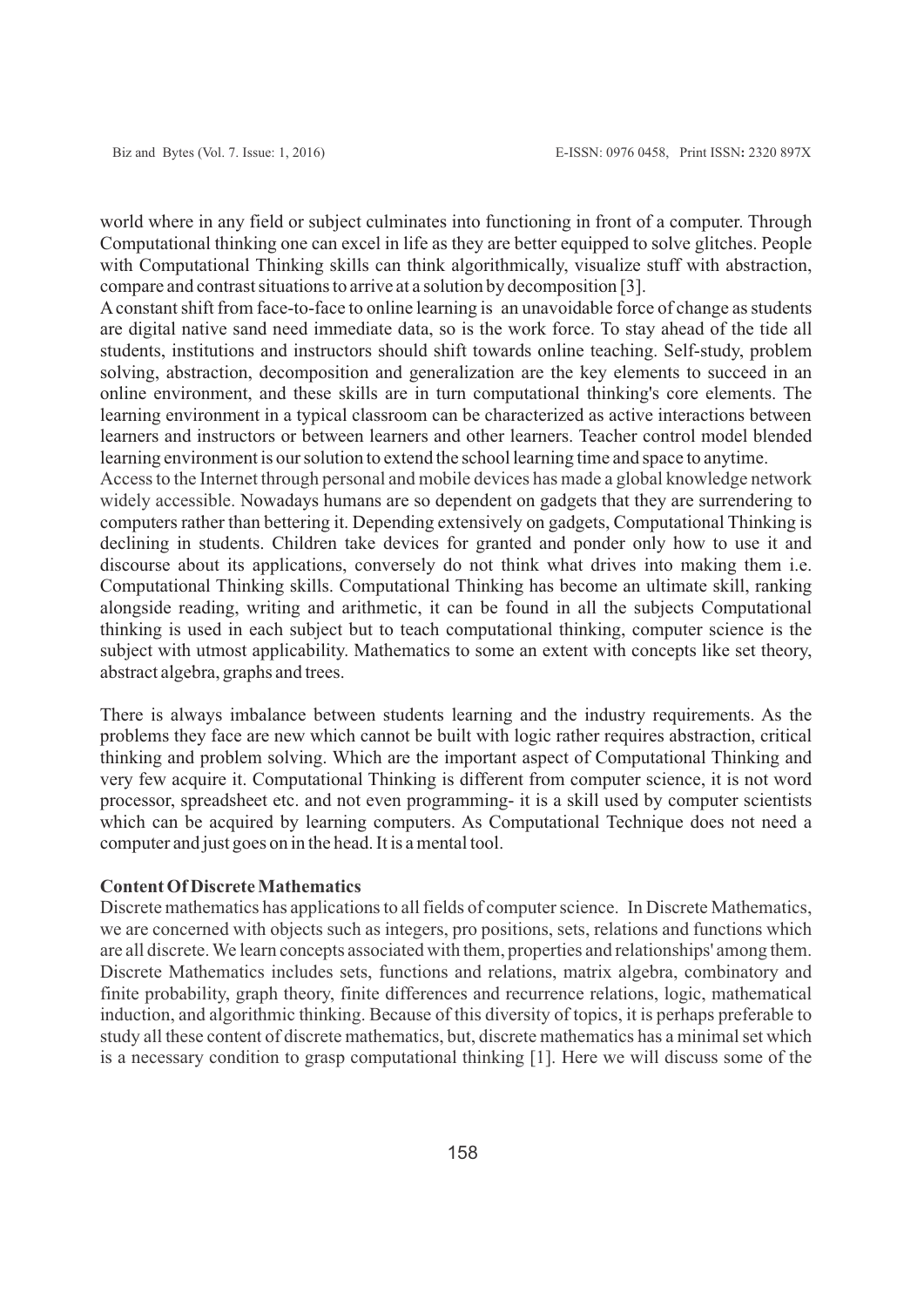## topics such as Mathematical Logic, Set Theory with application.

### **Mathematical Logic**

Logic is a language for analyzing some statement. It is a set of rules which can be used when doing logical reasoning. Human reasoning has been observed over centuries from at least the times of Greeks, and patterns appearing in reasoning have been extracted and abstracted. The foundation of the logic was laid down by a British mathematician Boole in the middle of the 19th century. Mathematical logic is interested in true or false of statements, and how the truth/falsehood of a statement can be determined from other statements. We use symbols to represent arbitrary statements so that the results can be used in many similar but different situations, so logic can promote the clarity of thought and eliminate ambiguity and mistakes. There are various types of logic such as logic of sentences (propositional logic), logic of objects (predicate logic), uncertainties logic etc. But in Discrete Mathematics course, we are only concern with propositional logic and predicate logic which are fundamental to other logic [1].

**Example 1** (logical as Boolean searching): In propositional logic, there are many connectives  $(\neg \neg \land \lor)$  which are used extensively in searching of information of webpage on internet. Considering Google search engines, it supports Boolean searching technique, which usually can help find web pages about particular subject. In Google, "+" or bank stands for logical connectives "", "-" stands for logical connectives. "OR" stands or logical Connectives . If we input sentence "computational thinking " in Google, then all the Webpage about computational thinking are searched; If we input sentence "computational - thinking " in Google, then all the webpage which conclude "computational" but no "thinking" are searched, so searching result becomes little.

### **Set Theory:**

The concept of set is fundamental to computer science. For example, relationships between two objects are represented as a set of ordered pairs of objects, the concept of ordered pair is defined using sets; natural numbers, which are the basis of other numbers, are also defined using sets; the concept of function, being a special type of relation, is based on sets, and graphs and digraphs consisting of lines and points are described as an ordered pair of sets. The relation is a special set which consist of two-tuples, it is an abstraction of relations we see in our everyday life such as those between parent and child, address and telephone number, Main calling function and sub called function etc. In set theory, we focus our attention on properties of those relations, such as reflexivity, irreflexivity, symmetry, antisymmetry and transitivity. A function is something that associates each element of a set with an element of another set. It appears quite often even in no technical contexts. For example, a social security number uniquely identifies the person; the income tax rate varies depending on the income, and so on. As you might have noticed, a function is quite like a relation, but one element in Function doesn't map onto many elements.

**Example 2** (relation closure application in mobile telephone): Mobile telephone network has data centers in cities say A, B, C, D and E. There are direct, one-way optical cables from Ato B, from A to C, from B to D and from C to E. We can model this situation by relation. Let R be the relation, aRb if there is an optical cables from the data center *a* to that in *b*, How can we guarantee there is